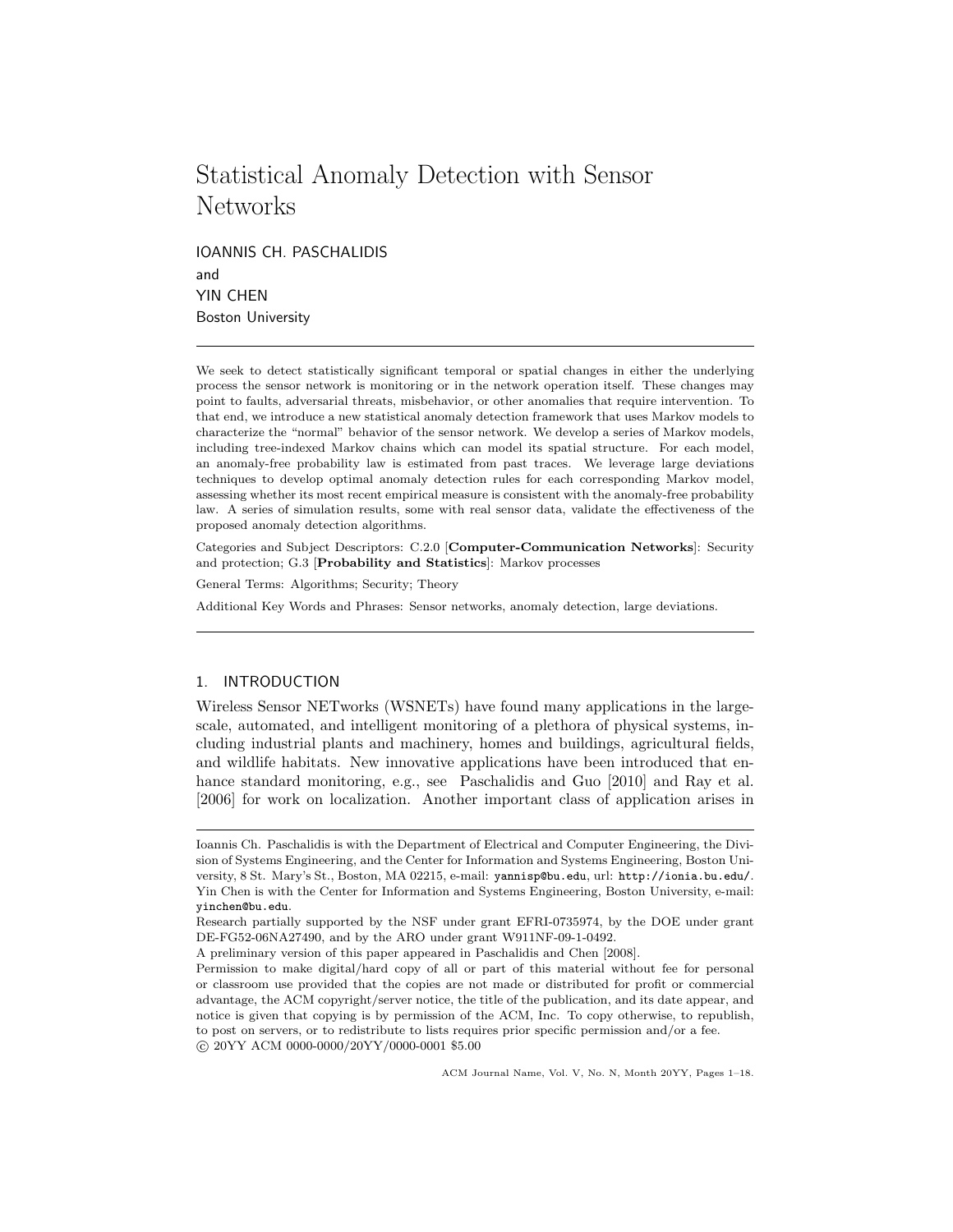monitoring urban environments, water supplies, and public infrastructure, for instance, for homeland defense purposes.

In all these settings, one critical question that arises is that of detecting abnormalities (or anomalies) in the various quantities that are being measured. In some instances, simple threshold rules (e.g., a variable, or its average over a certain time-window, exceeding a certain value) may suffice to that end. Often, though, deviations from normal behavior may be subtle and may result in changes in the spatial or temporal probability distribution of measurements without affecting first (or even second) moments. Such changes in environments are much harder to detect, yet their detection is important as they may be precursors (either in time or space) of "larger" and more dangerous abnormalities.

A related problem is that of detecting anomalies in the operation of the WSNET itself, for instance, changes in routing patterns, connectivity, and other operational quantities that may indicate malfunctioning of the network due to natural or adversarial causes. In WSNETs, the use of wireless communications leaves them extremely vulnerable to a wide range of adversarial attacks, exploits, viruses, and other information security vulnerabilities (Perrig et al. [2004]). These vulnerabilities are not only due to the broadcast nature of wireless but also due to the severe energy limitations (especially in WSNETs) that preclude the use of very sophisticated coding and other prevention mechanisms. Following a traditional computer systems approach, most of the literature has focused on protocol design as a way to address these network security concerns (see Perrig et al. [2002], Chan et al. [2003], and Zhu et al. [2006]). Some work that is closer in spirit to ours and considers the distribution of sensor data and the divergence between distributions is presented by Subramaniam et al. [2006], but the authors took a different approach by integrating kernel estimators as part of their algorithm design.

The work in this paper considers anomaly detection in general enough terms that accommodate both the monitoring and network security related problems outlined above. Indeed, we present examples of applying our methodology to both domains. In particular, we define the notion of a "state" associated with a node of the network and assume that its evolution is Markovian. We consider a series of models that can model the evolution of the state both in time and in space, the latter using the connectivity model of the network. We pay particular attention to trees which is a common connectivity structure for WSNETs.

The key idea underlying our work is to compare empirical measures of recent activity with anomaly-free probability laws estimated from past activity. Specifically, assuming that we know the transition probability matrix of the Markov chain of interest, which can be estimated from past anomaly-free observations, we study the large deviations of the empirical measure obtained from recent observations. Large deviations theory provides a powerful way of handling rare events and their associated probabilities and results related to our models have been developed in Dembo and Zeitouni [1998] and Dembo et al. [2005]. If the empirical measure takes very unlikely values this points to a statistical anomaly. Using hypothesis testing techniques, for each one of our Markov models we develop appropriate anomaly detection tests and establish their optimality in a generalized Neyman-Pearson sense. In contrast to most of the work in the literature, we treat anomaly detection in a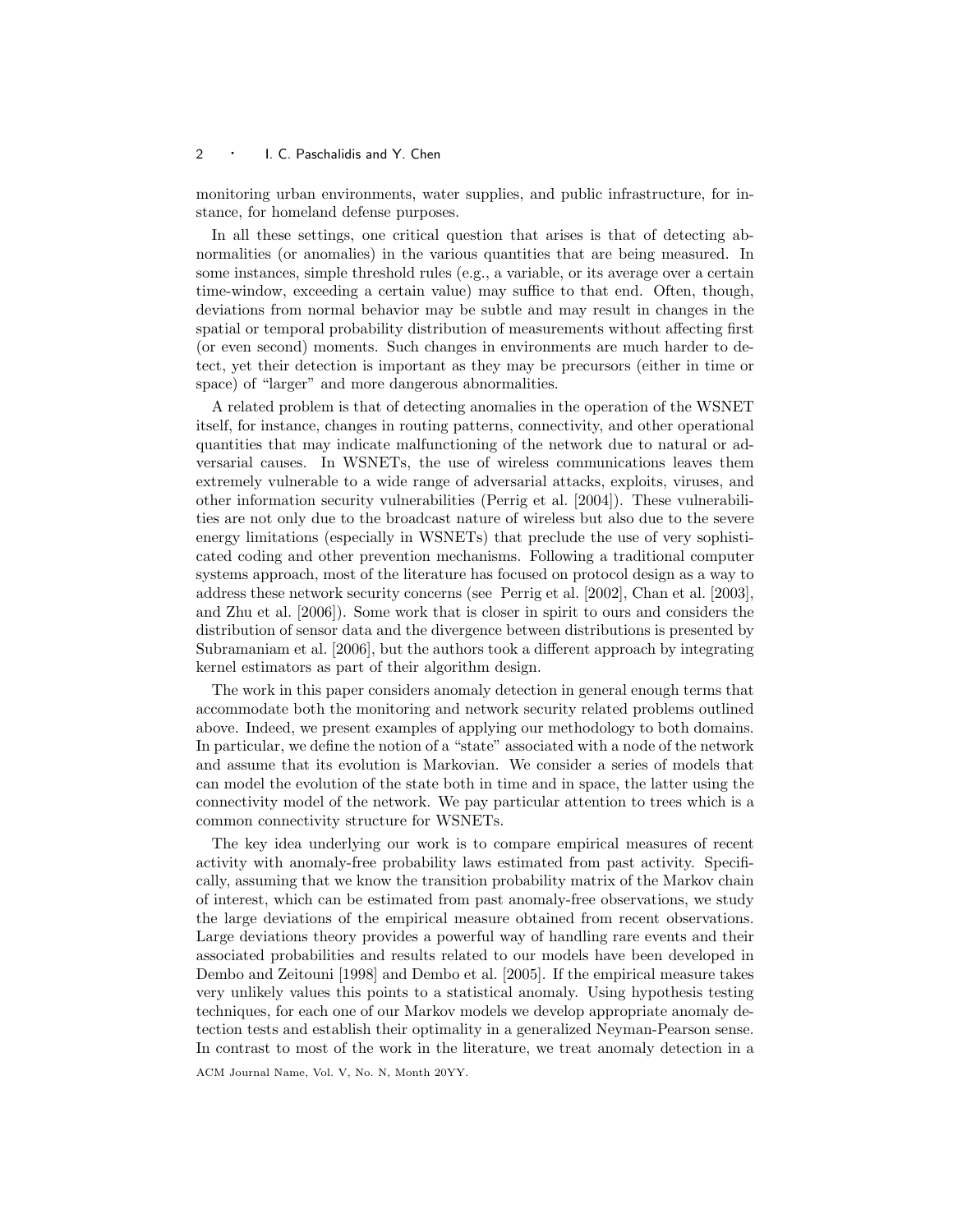rigorous statistical framework that allows us to control the false alarm rate. Related techniques, using i.i.d. sequences of observations and much simpler Markovian models than the ones we adopt here, have also been applied in monitoring internet traffic with considerable success (Paschalidis and Smaragdakis [2008]). The novelty of our approach lies in the fact that we do not assume a particular distribution for the collected data, and given long enough observation, legal changes in the network will be captured and contribute to our characterization of "normal" behavior. Further, the proposed method does not distinguish different types of anomalies as they are well addressed individually in the literature (e.g., Hu et al. [2003], Lazos et al. [2005]). We mainly target general detection of anomalies regardless of their types, which has the advantage of been able to detect novel/unforeseen anomalies.

The remainder of this paper is organized as follows. In Sec. 2, we consider a nodelevel Markov chain model of a WSNET, develop the necessary large deviations results, and devise an anomaly detection test. In Sec. 3 and 4, we adopt two different tree-indexed Markov models, develop large deviations results for their empirical measure, and formulate the corresponding anomaly detection tests. For each model we consider, we present simulation results in Sec. 5, where we also test our approach in an application monitoring water temperature in a pond using real data. Conclusions are in Sec. 6.

# 2. A NODE-LEVEL MARKOV CHAIN MODEL

We start with a node-level Markov chain to model the propagation of events of interest in the WSNET. For the purposes of this section we assume that the WSNET is connected and every node can send a message to every other node, potentially over multiple hops.

Let the WSNET have  $n$  nodes. Nodes can assume one of two states: 0 and 1. When node *i* observes an event of interest it switches from state 0 to state 1 and stays in that state for as long as the conditions that constitute the event persist.

Here are some motivating examples: a WSNET tracking an object as it moves through the coverage area of the network, or monitoring events generated by the nodes and relayed to a gateway. A related example concerns the routing of packets through the network: each node is in state 1 if it has packets to send (self-generated or received from another node) and in state 0 otherwise.

Let now the state of the WSNET be the vector of the states its nodes assume, i.e., a vector of length n with each element 0 or 1. To reduce the size of the state space, in case of a large network, we can partition the nodes into several groups, each with a clusterhead in charge of the state updates. Let  $\Sigma = {\mathbf{z}_1, \mathbf{z}_2, ..., \mathbf{z}_M}$  be the state space, i.e., a set of vectors with length  $n$  and elements 0 or 1. Note that M can be much less than  $2^n$ , due to the fact that a large portion of vectors will not occur in a real WSNET setup. We use  $q_0(\mathbf{z}_i | \mathbf{z}_i)$  to denote the transition probability from WSNET state  $z_i$  to  $z_j$  and denote by  $Q_0$  the corresponding  $M \times M$  transition probability matrix, namely,  $\mathbf{Q}_0 = (q_0(\mathbf{z}_j|\mathbf{z}_i))_{i,j=1}^M$ . Assume that  $\mathbf{Q}_0$  is irreducible and aperiodic with a unique stationary distribution  $\pi_0 = (\pi_1^0, \ldots, \pi_M^0)$ , where  $\pi_i^0$ is the steady-state fraction of time the Markov chain is in state  $z_i$ .

We are interested in detecting changes in the steady-state distribution of the Markov chain; as we explained in the introduction these may correspond to anoma-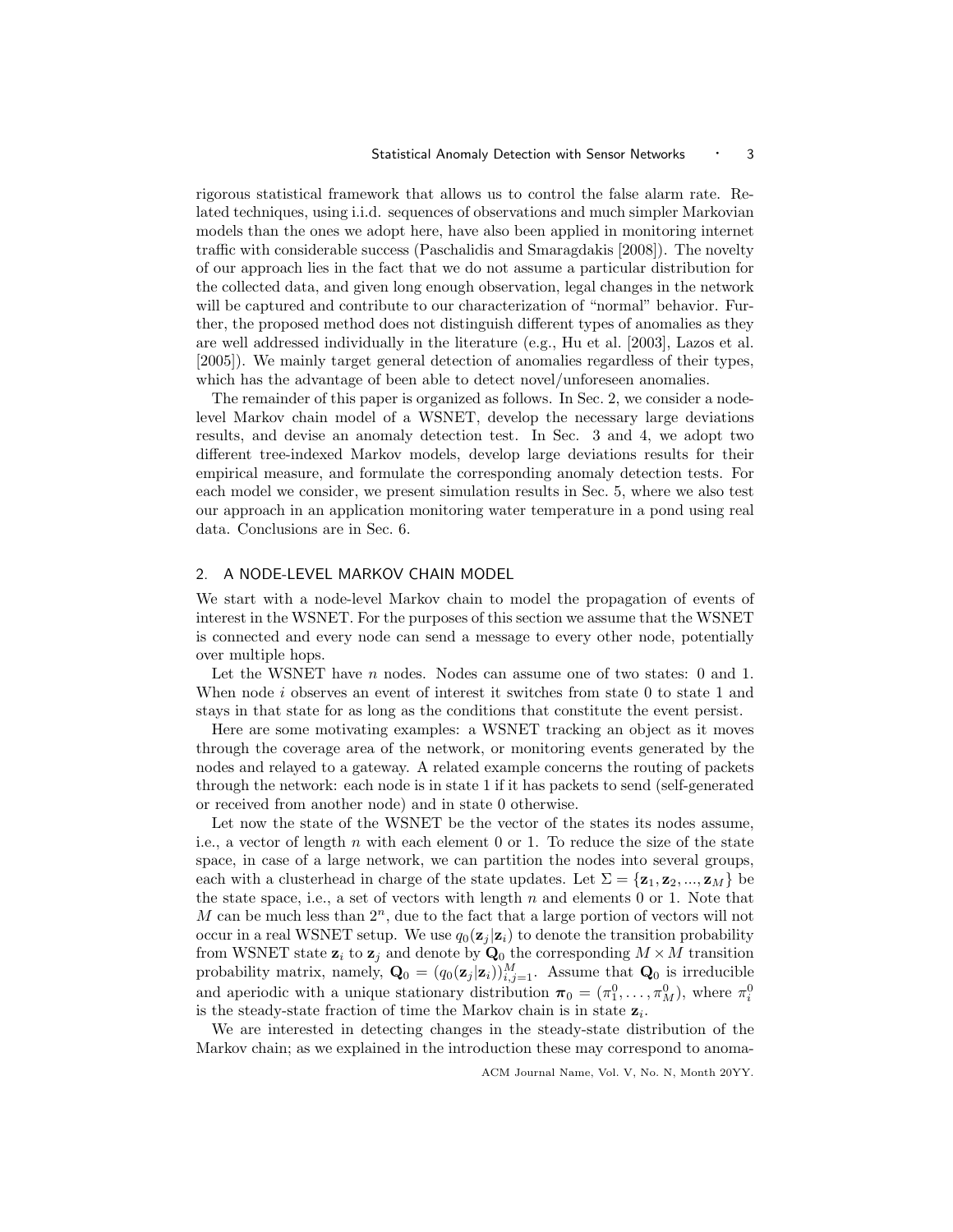lies. For the routing example above these anomalies may indicate some change in the "typical" routing pattern of the network which may be caused by natural (e.g., some wireless link is down) or adversarial reasons (e.g., interference or some other attack to the network). The transition probability matrix  $\mathbf{Q}_0$  can be easily estimated from a long sequence of past observations. Given a recent trace (i.e., sequence) of states  $Y_t = (y_1, y_2, \ldots, y_t)$  the Markov chain visits we seek to detect whether this sequence has been generated from the law  $\mathbf{Q}_0$  or from some other (unknown) law  $Q_1$ . The problem at hand is a *composite hypothesis testing* problem as we seek to differentiate between a known law  $\mathbf{Q}_0$  (hypothesis  $H_0$ ) and an unknown law  $\mathbf{Q}_1$  (hypothesis  $H_1$ ). A decision test can be defined as follows.

# Definition 1

A decision test  $\mathscr S$  is a sequence of maps  $\mathscr S^t : \Sigma^t \to \{0,1\}$ , with the interpretation that when  $Y_t = (\mathbf{y}_1, \ldots, \mathbf{y}_t)$  is observed, then  $H_0$  is accepted ( $H_1$  rejected) if  $\mathscr{S}(\mathbf{Y}_t) = 0$ , and  $H_1$  is accepted ( $H_0$  rejected) if  $\mathscr{S}(\mathbf{Y}_t) = 1$ .

The performance of a decision test  $\mathscr S$  is characterized by the type I and type II, respectively, error probabilities

$$
\alpha_t \triangleq \mathbf{P}_{\mathbf{Q}_0}[\mathscr{S}^t \text{ rejects } H_0], \quad \beta_t \triangleq \mathbf{P}_{\mathbf{Q}_1}[\mathscr{S}^t \text{ rejects } H_1],
$$

where  $\mathbf{P}_{\mathbf{Q}_i}$  denotes a probability evaluated under law  $\mathbf{Q}_i$ . Since we can not minimize both error probabilities at the same time, we consider the following optimality criterion known as the generalized Neyman-Pearson criterion (Hoeffding [1965]).

## Definition 2

A test  $\mathscr S$  is optimal (for a given  $\eta > 0$ ) if, among all tests that satisfy

$$
\limsup_{t \to \infty} \frac{1}{t} \log \alpha_t \le -\eta,\tag{1}
$$

the test  $\mathscr S$  maximizes the asymptotic exponent of the type II error probability, i.e., uniformly over all possible possible laws  $Q_1$ ,  $-\limsup_{t\to\infty}\frac{1}{t}\log\beta_t$  is maximal.

In the case where  $y_i$  are i.i.d., Hoeffding [1965] has proposed a simple test that compares the relative entropy between the empirical measure (or type) of  $Y_t$  and the anomaly-free law to a threshold  $\eta$  in order to decide between  $H_0$  and  $H_1$ . Zeitouni et al. [1992] have shown that a natural generalization of Hoeffding's test to the case of general Markov sources is optimal according to the criterion in Definition 2.

Specifically, define  $\mu_t^{\mathbf{Y}}(\mathbf{w},\mathbf{v})$  as the empirical joint 2-step occurrence of the system states

$$
\mu_t^{\mathbf{Y}}(\mathbf{w}, \mathbf{v}) = \frac{1}{t} \sum_{k=1}^t \mathbf{1}\{\mathbf{y}_{k-1} = \mathbf{w}, \mathbf{y}_k = \mathbf{v}\}, \quad \mathbf{w}, \mathbf{v} \in \Sigma
$$

where  $1\{\cdot\}$  denotes the indicator function.  $\mu_t^{\mathbf{Y}}(\mathbf{w}, \mathbf{v})$  can be interpreted as the frequency that the pair  $(\mathbf{w}, \mathbf{v})$  of consecutive states appears in the trace  $\mathbf{Y}_t$ . We will write  $\mu_t^{\mathbf{Y}}$  for the vector of all  $\mu_t^{\mathbf{Y}}(\mathbf{w}, \mathbf{v})$  and we will use the same convention of denoting vectors with bold letters throughout the paper. The marginals of  $\mu_t^{\mathbf{Y}}$  are ACM Journal Name, Vol. V, No. N, Month 20YY.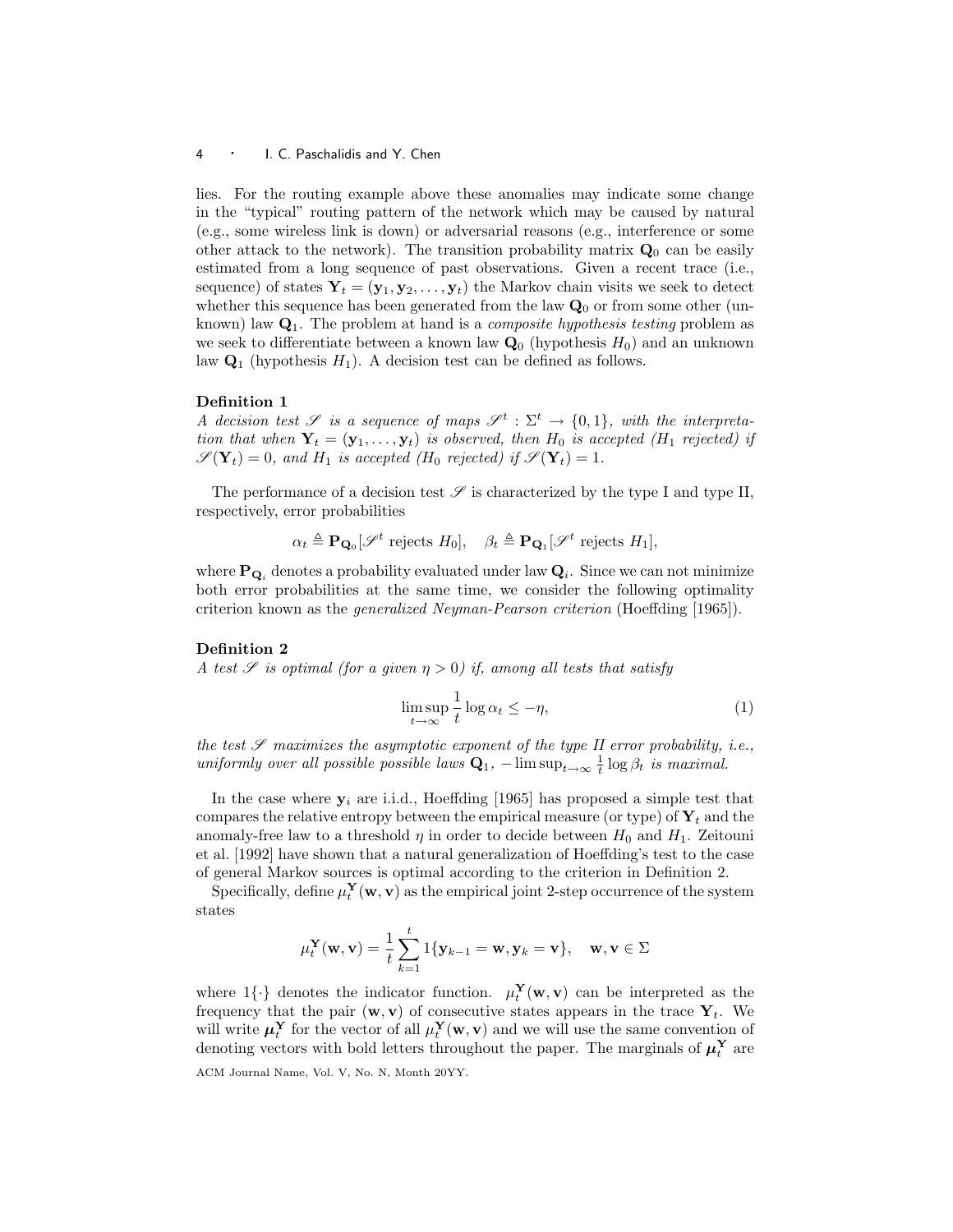denoted by the vectors  $\boldsymbol{\mu}_{L,t}^{\mathbf{Y}}$  and  $\boldsymbol{\mu}_{R,t}^{\mathbf{Y}}$  with elements

$$
\mu_{L,t}^{\mathbf{Y}}(\mathbf{w}) = \sum_{\mathbf{v} \in \Sigma} \mu_t^{\mathbf{Y}}(\mathbf{w}, \mathbf{v}), \quad \mu_{R,t}^{\mathbf{Y}}(\mathbf{w}) = \sum_{\mathbf{v} \in \Sigma} \mu_t^{\mathbf{Y}}(\mathbf{v}, \mathbf{w}).
$$

Without loss of generality, we assume that they are identical (then  $\mu_t^{\mathbf{Y}}$  is called shift invariant). The empirical transition probability from state  $w$  to state  $v$  is defined as

$$
\mu_t^{\mathbf{Y}}(\mathbf{v}|\mathbf{w}) = \frac{\mu_t^{\mathbf{Y}}(\mathbf{w}, \mathbf{v})}{\mu_{L,t}^{\mathbf{Y}}(\mathbf{w})},
$$

with the convention that  $0/0$  equals 0.

Define  $\mu_{L,t}^{\mathbf{Y}} \otimes \mathbf{Q}_0$  as the vector with elements  $\mu_{L,t}^{\mathbf{Y}}(\mathbf{w})q_0(\mathbf{v}|\mathbf{w}), \mathbf{w}, \mathbf{v} \in \Sigma$ , and consider the divergence (relative entropy) between  $\mu_t^{\mathbf{Y}}$  and  $\mu_{L,t}^{\mathbf{Y}} \otimes \mathbf{Q}_0$ :

$$
D(\boldsymbol{\mu}_t^{\mathbf{Y}}||\boldsymbol{\mu}_{L,t}^{\mathbf{Y}} \otimes \mathbf{Q}_0) = \sum_{\mathbf{w}, \mathbf{v} \in \Sigma} \mu_t^{\mathbf{Y}}(\mathbf{w}, \mathbf{v}) \log \frac{\mu_t^{\mathbf{Y}}(\mathbf{w}, \mathbf{v})}{\mu_{L,t}^{\mathbf{Y}}(\mathbf{w}) q_0(\mathbf{v}|\mathbf{w})}
$$
  
\n
$$
= \sum_{\mathbf{w} \in \Sigma} \mu_{L,t}^{\mathbf{Y}}(\mathbf{w}) \sum_{\mathbf{v} \in \Sigma} \mu_t^{\mathbf{Y}}(\mathbf{v}|\mathbf{w}) \log \frac{\mu_t^{\mathbf{Y}}(\mathbf{v}|\mathbf{w})}{q_0(\mathbf{v}|\mathbf{w})}
$$
  
\n
$$
= \sum_{\mathbf{w} \in \Sigma} \mu_{L,t}^{\mathbf{Y}}(\mathbf{w}) D(\boldsymbol{\mu}_t^{\mathbf{Y}}(\cdot|\mathbf{w})||\mathbf{q}_0(\cdot|\mathbf{w})).
$$
 (2)

Zeitouni et al. [1992] establish the following result.

Theorem 2.1 (Zeitouni et al. [1992]) The decision test

$$
\mathscr{S}_1^*(\mathbf{Y}_t) = \begin{cases} 0, & \text{if } D(\boldsymbol{\mu}_t^{\mathbf{Y}} || \boldsymbol{\mu}_{L,t}^{\mathbf{Y}} \otimes \mathbf{Q}_0) < \eta, \\ 1, & \text{otherwise}, \end{cases}
$$

is optimal according to the generalized Neyman-Pearson criterion of Definition 2.

This theorem provides an optimal anomaly detection test for the node-level Markov chain model we considered in this section. The threshold  $\eta$  is user-defined and represents the user's tolerance for false alarms. In particular, the false alarm probability  $\alpha_t$  is bounded above by  $e^{-t\eta}$  for large enough t and the user can set  $\eta = -(\log \epsilon)/t$ to ensure that the false alarm probability stays below  $\epsilon$ . The proposed test is optimal in the sense that it maximizes the exponential (with  $t$ ) decay rate of the misdetection probability  $\beta_t$  among all tests with a false alarm probability bounded above by  $\epsilon$ .

# 3. A TREE-INDEXED MARKOV CHAIN MODEL: THE EDGE-WISE CASE

Next we consider a more general Markov model that accounts for the connectivity structure of the WSNET. In particular, we consider tree-indexed Markov chains since in many WSNET implementations (for example the popular TinyOS platform) the multihop network formed by the sensor nodes adopts a tree structure. The tree will be formed randomly according to an arbitrary probability law we will specify. Generalizing the model of the previous section, every node of the WSNET (i.e., the tree) can be in one out of a finite number of states. We will assume, though, that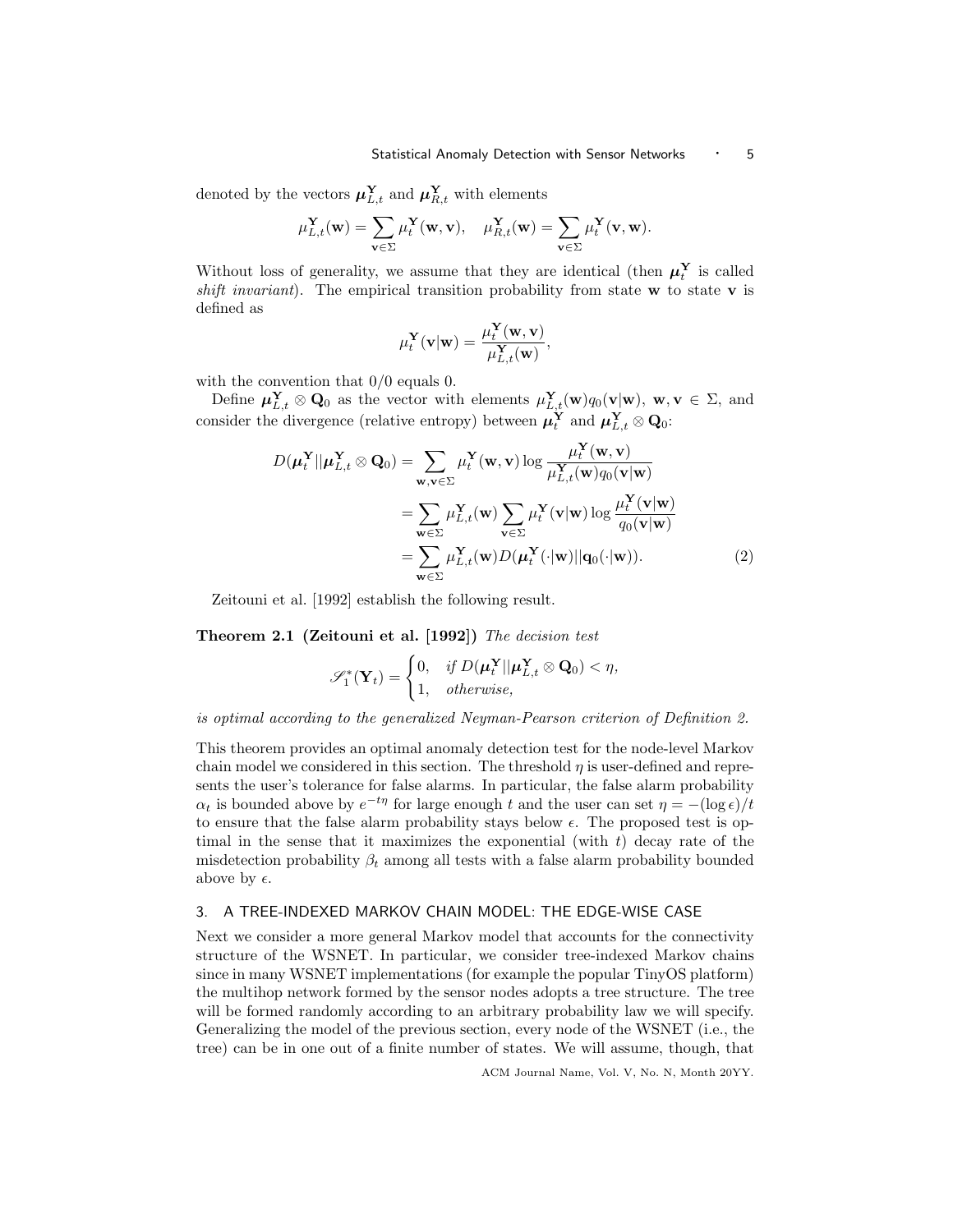the state of the children of a node is selected conditional on the state of the parent according to some Markov chain indexed by the nodes of the tree.

A model of this type can model the propagation of events up or down the tree. In a monitoring application, suppose that a WSNET node  $i$  measures a vector  $x_i$  of quantities in its environment and passes information on  $x_i$  to all nodes j communicating with it. Consider a fixed time interval  $[0, t]$  and define the state of a node depending on the average value of  $x_i$  in  $[0, t]$  and the corresponding values  $x_j$  of nodes that communicate with i. As a result, the state of the children is influenced by the state of the parent and vice versa. Similarly, one could also model information flow in the network by defining the state of a node to be the average flow through the node during  $[0, t]$ . It is important to note that given the way we generate the random tree, each node keeps track of the types of its children, and the calculation of empirical measure can be done distributively following the leaf-root path and propagating the lower-level information recursively to the gateway.

As in Section 2, we are interested in identifying statistical anomalies (i.e., distributional changes) in the Markov model representing the WSNET. In the monitoring application such anomalies can point to changes in the underlying processes the WSNET is monitoring. Similarly, in the case when the state is defined based on the flow through the node, anomalies identify disruption in the routing of the WSNET and may correspond to attacks.

The technical development of an optimal anomaly detection test is based on large deviations results for Markov chains indexed by random trees derived by Dembo et al.  $[2005]$ . We consider trees conditioned to have exactly n nodes and then take the large deviations limit as  $n \to \infty$ .

#### 3.1 Large deviations results: edge-wise case

We start with the simpler case where the number of children for each node of the tree is drawn independently from an arbitrary discrete probability distribution and only the state of the children depends on the state of the parent. In Section 4 we will consider the more general case where both the number of children and the corresponding states depend on the state of the parent.

The tree-indexed Markov chain studied in this section is generated as follows. Suppose that  $T = (\rho, \mathcal{V}, \mathcal{E})$  is any finite tree with root  $\rho$  and sets of vertices (nodes) and edges denoted by  $\mathscr V$  and  $\mathscr E$ , respectively. Each node of the tree is in a state selected from a finite set  $\mathscr X$ . We use  $X(i)$  to denote the state of node i. Without loss of generality we can let  $\mathscr{X} = \{1, \ldots, m\}$ . We are given a discrete probability law  $\nu$  on  $\mathscr X$  and a Markovian  $m \times m$  transition probability matrix  $\mathbf{Q}_0 = (q_0(b|a))_{a,b=1}^m$ . We first construct the random tree starting from the root  $\rho$  and selecting the number of children  $N(v)$  for each node  $v \in \mathscr{V}$  independently of every other node and according to a discrete probability distribution  $p(\cdot) = \mathbf{P}[N(v) = \cdot]$ such that  $0 < p(0) < 1$ . We then assign a state to each node by first drawing the state  $X(\rho)$  of the root according to  $\nu$  and then selecting the state  $X(v)$  of every node  $v$  conditional on the state of its parent by using the transition probability matrix  $\mathbf{Q}_0$ .

Consider now a finite instance of the random tree and a realization (sample path)  $X$  of the tree-indexed Markov chain. Define the empirical measure of  $X$  as ACM Journal Name, Vol. V, No. N, Month 20YY.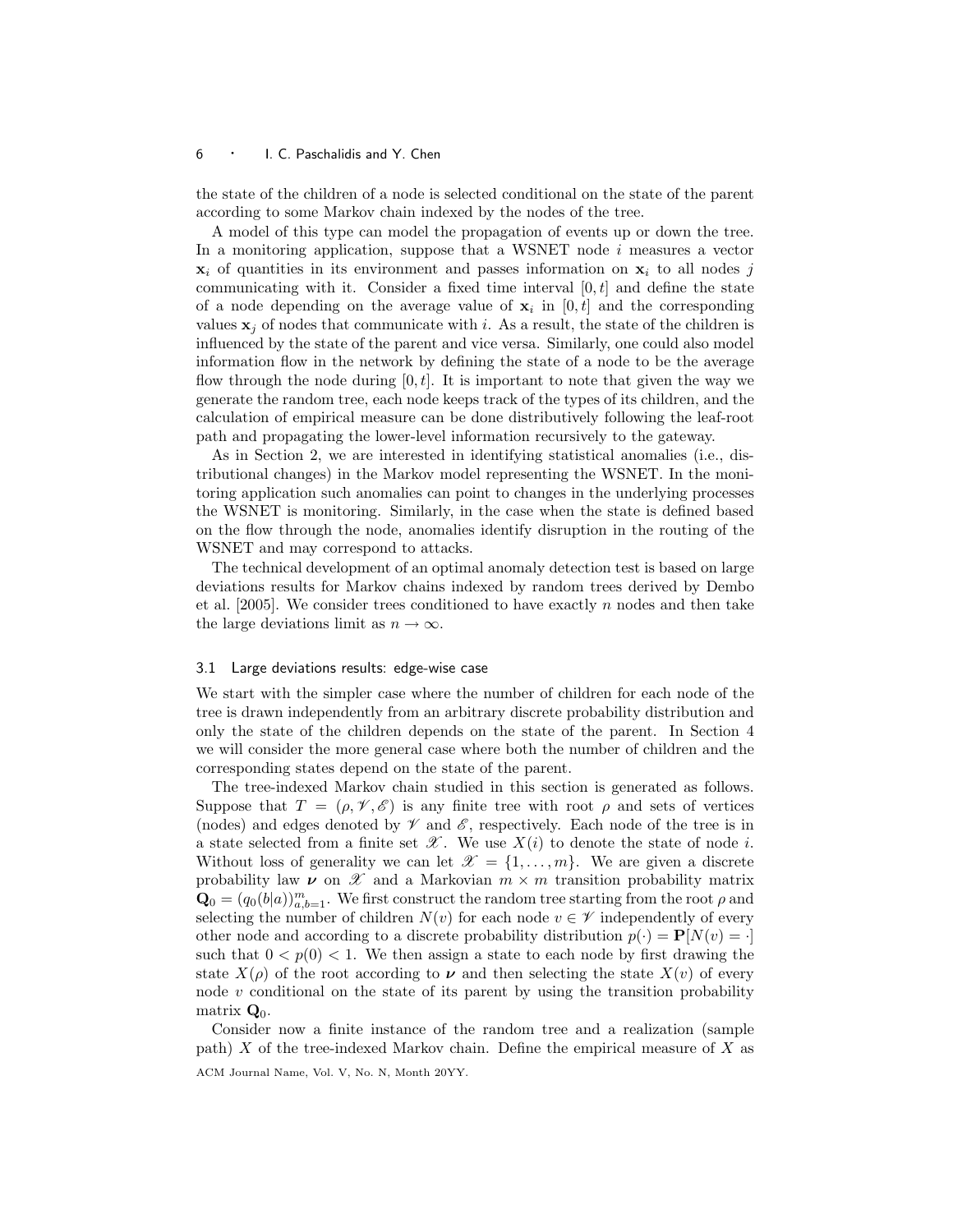the  $m^2$ -dimensional vector  $L_X$  with elements

$$
L_X(a,b) = \frac{1}{|\mathscr{E}|} \sum_{(v_1,v_2) \in \mathscr{E}} 1\{X(v_1) = a, X(v_2) = b\},\tag{3}
$$

for each  $a, b \in \mathcal{X}$ , where  $(v_1, v_2)$  denotes an edge of the tree between parent  $v_1$  and child  $v_2$ .

Dembo et al. [2005] establish a large deviations result for  $\mathbf{L}_X$  for trees conditioned to have  $n$  nodes. The result assumes that the tree is *critical*, that is, the mean number of children of each node is 1. As we will see this assumption can be easily relaxed. In preparation for the result, for each probability law  $\mu$  on  $\mathscr{X} \times \mathscr{X}$  (an  $m^2$ -dimensional vector) we let  $\mu_1$  and  $\mu_2$  denote the two marginals so that

$$
\mu_1(a) = \sum_{b=1}^m \mu(a, b), \quad \mu_2(a) = \sum_{b=1}^m \mu(b, a).
$$

Let  $I_p(\cdot)$  denote the convex dual of the log-moment generating function of the offspring law  $p(\cdot)$ , namely,

$$
I_p(x) = \sup_{\lambda \in \mathbb{R}} \left\{ \lambda x - \log \left( \sum_{n=0}^{\infty} p(n) e^{\lambda n} \right) \right\}.
$$

It is well known (Cramér's theorem, see Dembo and Zeitouni [1998]) that  $I_p(\cdot)$  is the large deviations rate function associated with the law  $p(\cdot)$ . Finally, as in Section 2, define  $\mu_1 \otimes \mathbf{Q}_0$  as the vector with elements  $\mu_1(a)q_0(b|a)$ ,  $a, b = 1, \ldots, m$ , and let << denote pointwise strict inequality between vectors.

**Theorem 3.1 (Dembo et al. [2005])** Suppose that  $T$  is a tree with offspring law  $p(\cdot)$  such that  $0 < p(0) < 1 - p(1)$ ,  $\sum_{l} lp(l) = 1$  and  $l^{-1} \log p(l) \rightarrow -\infty$ . Let X be a Markov chain indexed by T with an arbitrary initial distribution and an irreducible Markovian matrix  $\mathbf{Q}_0$ . Then, for  $n \to \infty$ , the empirical pair measure  $\mathbf{L}_X$ , conditioned on  $\{|\mathcal{V}| = n\}$  satisfies a large deviation principle in the space of probability vectors on  $\mathscr{X} \times \mathscr{X}$  with speed n and the convex, good rate function

$$
I(\boldsymbol{\mu}) = \begin{cases} D(\boldsymbol{\mu}||\boldsymbol{\mu}_1 \otimes \mathbf{Q}_0) + \sum_{a=1}^m \mu_2(a) I_p \left( \frac{\mu_1(a)}{\mu_2(a)} \right) \\ \text{if } \boldsymbol{\mu}_1 < < \boldsymbol{\mu}_2, \\ \infty & \text{otherwise.} \end{cases} \tag{4}
$$

In (4)  $D(\cdot||\cdot)$  is the relative entropy between two probability vectors defined as in (2). Note that the first term in the rate function above characterizes large deviations of the assignment of states to the nodes of the tree while the second term is related to the structure of the tree.

The following lemma is useful in relaxing the assumption that the tree is critical.

**Lemma 3.2** Suppose that  $\sum_{l} l(p(l) \neq 1$ . The distribution of T conditioned on  $\{|\mathcal{V}| = n\}$  under the offspring law  $p(\cdot)$  does not change when we we use the offspring  $law p_{\theta}(l) = p(l)e^{\theta l}/(\sum_j p(j)e^{\theta j})$  for any value  $\theta \in \mathbb{R}$ .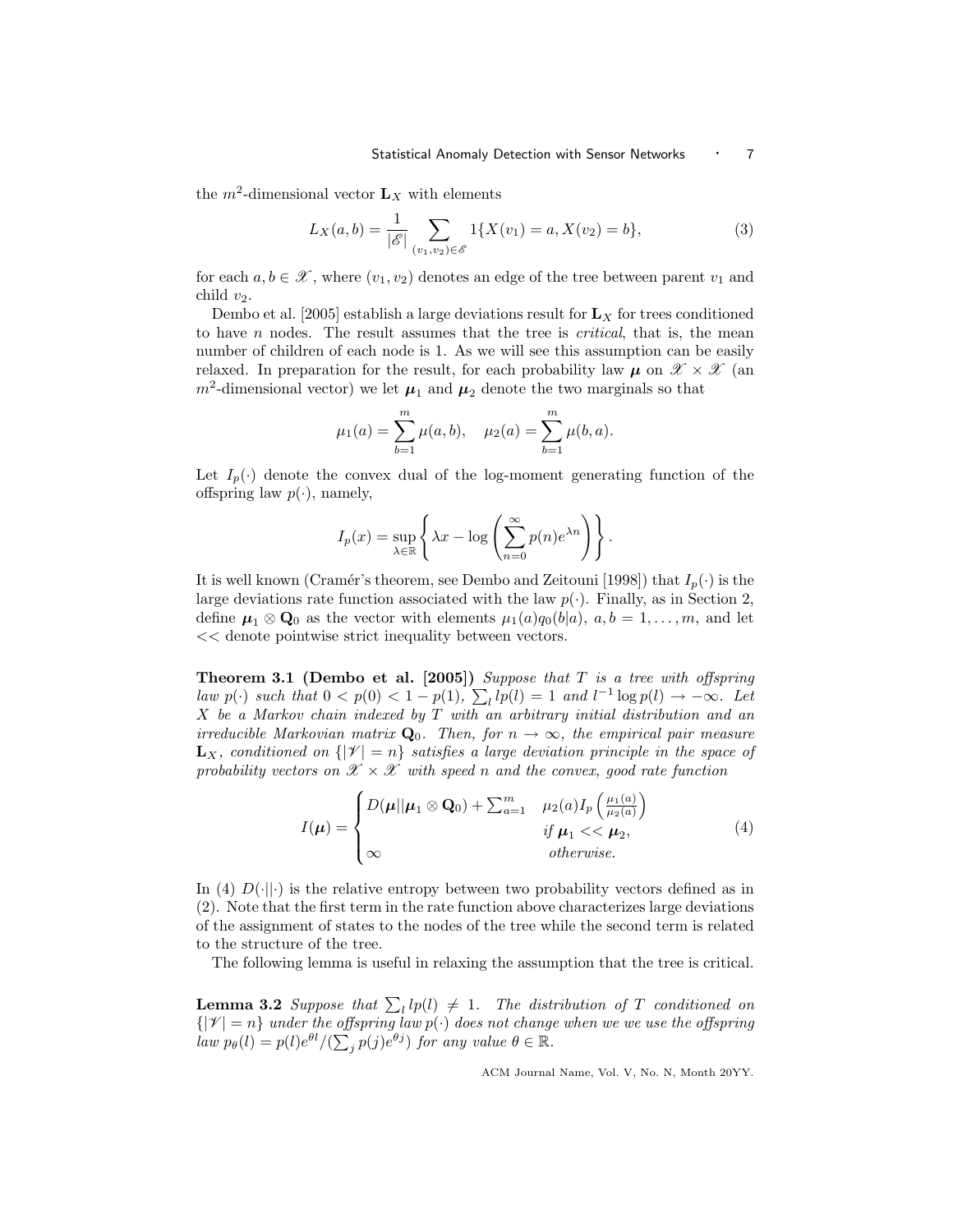PROOF. Fix  $\theta \in \mathbb{R}$ ,  $|\mathcal{V}| = n$ , and assume we have K different tree structures  $T_1(\rho_1, \mathcal{V}_1, \mathcal{E}_1), \ldots, T_K(\rho_K, \mathcal{V}_K, \mathcal{E}_K)$  with n nodes. Set  $Z = \sum_j p(j)e^{\theta j}$  and let  $\mathbf{P}_{\theta}[\cdot]$ and  $\mathbf{P}[\cdot]$  denote probabilities under the laws  $p_{\theta}(\cdot)$  and  $p(\cdot)$ , respectively. For any  $i, j = 1, \ldots, K$  we have

$$
\frac{\mathbf{P}_{\theta}[T_i]}{\mathbf{P}_{\theta}[T_j]} = \frac{\prod_{v \in \mathcal{V}_i} p(N(v))e^{\theta N(v)}/Z^n}{\prod_{v \in \mathcal{V}_j} p(N(v))e^{\theta N(v)}/Z^n}
$$
\n
$$
= \frac{e^{\theta \sum_{v \in \mathcal{V}_i} N(v)} \prod_{v \in \mathcal{V}_i} p(N(v))}{e^{\theta \sum_{v \in \mathcal{V}_j} N(v)} \prod_{v \in \mathcal{V}_j} p(N(v))}
$$
\n
$$
= \frac{e^{\theta n} \prod_{v \in \mathcal{V}_i} p(N(v))}{e^{\theta n} \prod_{v \in \mathcal{V}_j} p(N(v))} = \frac{\mathbf{P}[T_i]}{\mathbf{P}[T_j]}.
$$

It follows that the conditional distribution on  $\{|\mathcal{V}| = n\}$  is identical under either the original or the  $\theta$ -twisted offspring law.  $\square$ 

We can use the above result to handle non-critical trees. In particular, we twist the offspring law by  $\theta$  as described in the statement of Lemma 3.2. Note that with  $0 < p(0) < 1 - p(1)$  there exists a unique  $\theta^*$  such that  $\sum_l lp_{\theta^*}(l) = 1$ . Hence, Theorem 3.1 holds under  $p_{\theta^*}(\cdot)$  which implies that the large deviations rate function for non-critical trees is given by (4) when we replace  $I_p(\cdot)$  with  $I_{p_{\theta^*}}(\cdot)$ .

### 3.2 Anomaly detection test: edge-wise case

Next we will develop an anomaly detection test and show that it is optimal in a generalized Neyman-Pearson sense.

Given a long sequence of realizations  $X<sup>k</sup>$  of a tree-index Markov chain defined on a tree T with n nodes we can approximate the offspring law  $p(\cdot)$  and the transition probability matrix  $\mathbf{Q}_0$  by taking the average frequencies of the corresponding samples. In particular, if  $\mathbf{L}_{X^k}$  denotes the empirical measure of the kth realization (cf. (3)) then  $(\frac{1}{k} \sum_{l=1}^{k} L_{X^{l}}(a, b)) / (\frac{1}{k} \sum_{l=1}^{k} \sum_{b=1}^{m} L_{X^{l}}(a, b))$  converges to  $q_{0}(b|a)$  with probability one (w.p.1) as  $k \to \infty$ . Alternatively, one can compute the frequencies on a single large tree as  $n \to \infty$ .

Assuming that we have (or have estimated)  $p(\cdot)$  and  $\mathbf{Q}_0$  we are interested in a test that determines whether a particular realization (sample)  $X$  is typical or not. That is, as in Sec. 2 we want to differentiate between  $p(\cdot)$  and  $\mathbf{Q}_0$  (hypothesis  $H_0$ ) and any other unknown law (hypothesis  $H_1$ ).

Let us denote by  $\mathbf{L}_X^n$  the empirical measure of X derived as in (3), where the superscript n indicates that the tree has n nodes. Using similar terminology and notation as in Section 2 the following theorem provides the test and establishes its optimality.

**Theorem 3.3** The decision test  $\mathscr{S}_2^{*,n}(X)$ 

$$
\mathscr{S}^{*,n}_2(X) = \begin{cases} 0, & \text{if } I(\mathbf{L}^n_X) < \eta, \\ 1, & \text{otherwise.} \end{cases}
$$

is optimal according to the generalized Neyman-Pearson criterion.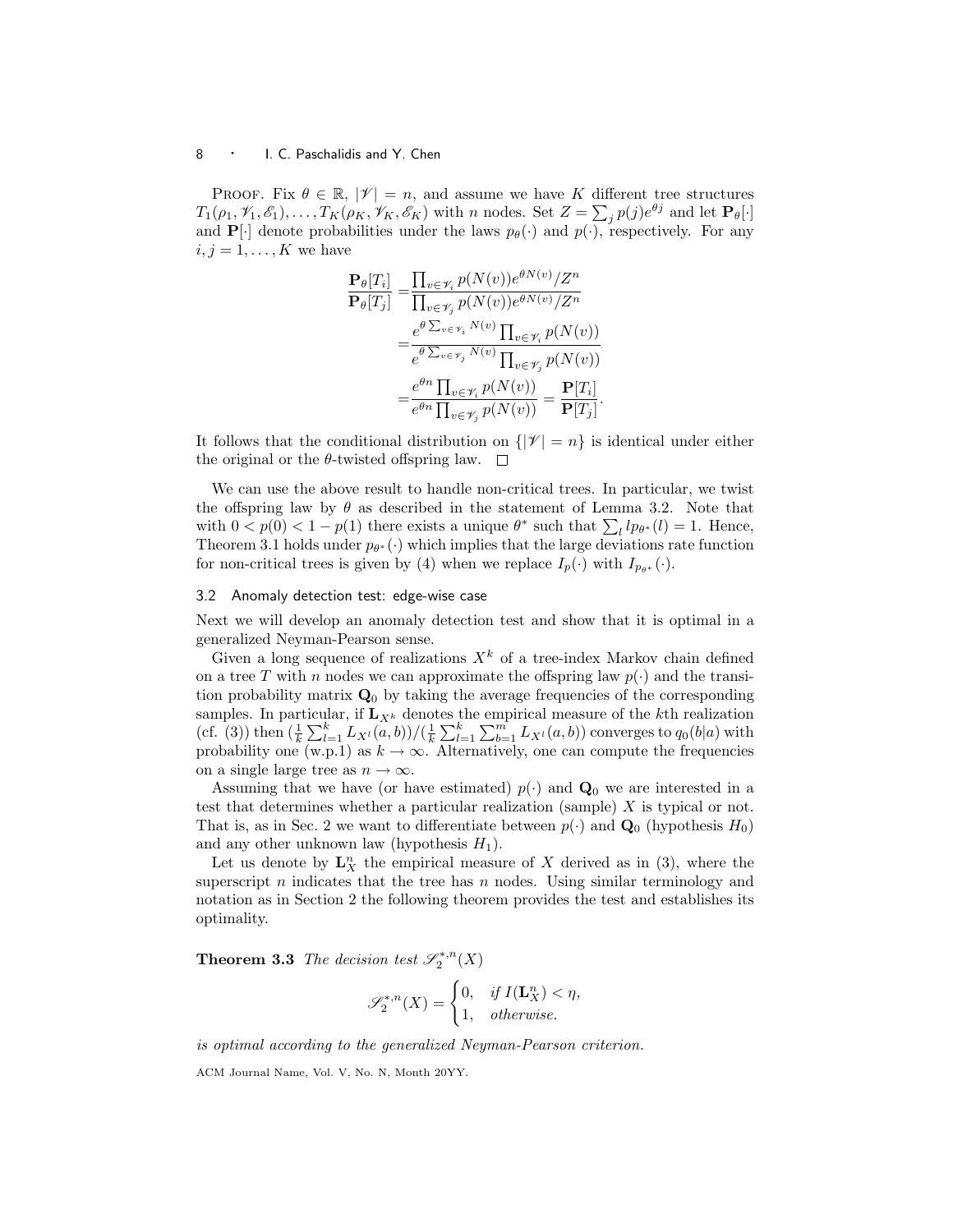PROOF. We start by establishing that the type I error exponent is no smaller than  $\eta$  (cf. (1)). Define the set of "abnormal samples" according to this test as the set of realizations with empirical measures resulting in  $\mathscr{S}_2^{*,n}(X) = 1$ , namely

$$
\Lambda_n^* = \{ X \mid I(\mathbf{L}_X^n) \ge \eta \}.
$$

Letting  $\mathbf{P}_0[\cdot]$  denote probabilities under  $p(\cdot)$  and  $\mathbf{Q}_0$  and using Theorem 3.1 we have

$$
\alpha_n = \mathbf{P}_0[\mathscr{S}_2^{*,n}(X) = 1]
$$
  
\n
$$
= \mathbf{P}_0[\Lambda_n^*]
$$
  
\n
$$
\leq \sum_{\{\mu | I(\mu) \geq \eta\}} \mathbf{P}_0[\mathbf{L}_X^n = \mu]
$$
  
\n
$$
\leq n^{m^2} \max_{\{\mu | I(\mu) \geq \eta\}} \mathbf{P}_0[\mathbf{L}_X^n = \mu]
$$
  
\n
$$
\leq n^{m^2} \exp\{-n \min_{\{\mu | I(\mu) \geq \eta\}} I(\mu) + n\epsilon\}
$$
  
\n
$$
\leq n^{m^2} \exp\{-n\eta + n\epsilon\}.
$$
\n(5)

The first inequality above is due to the union bound. The 2nd inequality is due to the fact that the empirical measure  $\mathbf{L}_X^n$  can take  $n^{m^2}$  values. The 3rd inequality above is due to Theorem 3.1 and holds for every  $\epsilon > 0$  and large enough n. Eq. (5) implies

$$
\limsup_{n \to \infty} \frac{1}{n} \alpha_n \le -\eta,
$$

which establishes (1).

Next consider any arbitrary decision rule  $\mathscr{S}^n$  that satisfies (1) and let  $\Lambda_n$  be the "abnormal" sample set associated with it. Since we are dealing with a Markov chain the empirical measure is a sufficient statistic for constructing an optimal decision rule. Thus, without loss of generality, we can assume that membership in  $\Lambda_n$  only depends on the empirical measure. Since  $\mathscr{S}^n$  satisfies (1), for all  $\epsilon > 0$ , large enough n, and any X with empirical measure  $\mathbf{L}^n_X$  that belongs to  $\Lambda_n$  we have

$$
2^{-n(\eta+\epsilon)} \ge \mathbf{P}_0[\Lambda_n] \ge \exp\{-nI(\mathbf{L}_X^n) - n\epsilon\},\tag{6}
$$

where the last inequality is due to Theorem 3.1. It follows that  $X \in \Lambda_n^*$  as well, that is,  $\Lambda_n \subseteq \Lambda_n^*$ . We conclude that if  $\mathbf{P}_1[\cdot]$  denotes probabilities under any other distributions  $p_1(\cdot)$  and  $\mathbf{Q}_1$  satisfying (1), then

$$
\mathbf{P}_1[X \not\in \Lambda_n^*] \le \mathbf{P}_1[X \not\in \Lambda_n],
$$

which suggests that the test  $\mathscr{S}^{*,n}_2(X)$  minimizes the type II error probability.

# 4. TREE-INDEXED MARKOV CHAIN MODEL: THE LEVEL-WISE CASE

In this section we consider the most general case where both the number of children and their states depend on the state of the parent.

To motivate this model, consider an example where a WSNET is deployed hierarchically and each parent node is responsible for a certain geographical area while the children nodes are assigned to subareas. In a such a situation, if the parent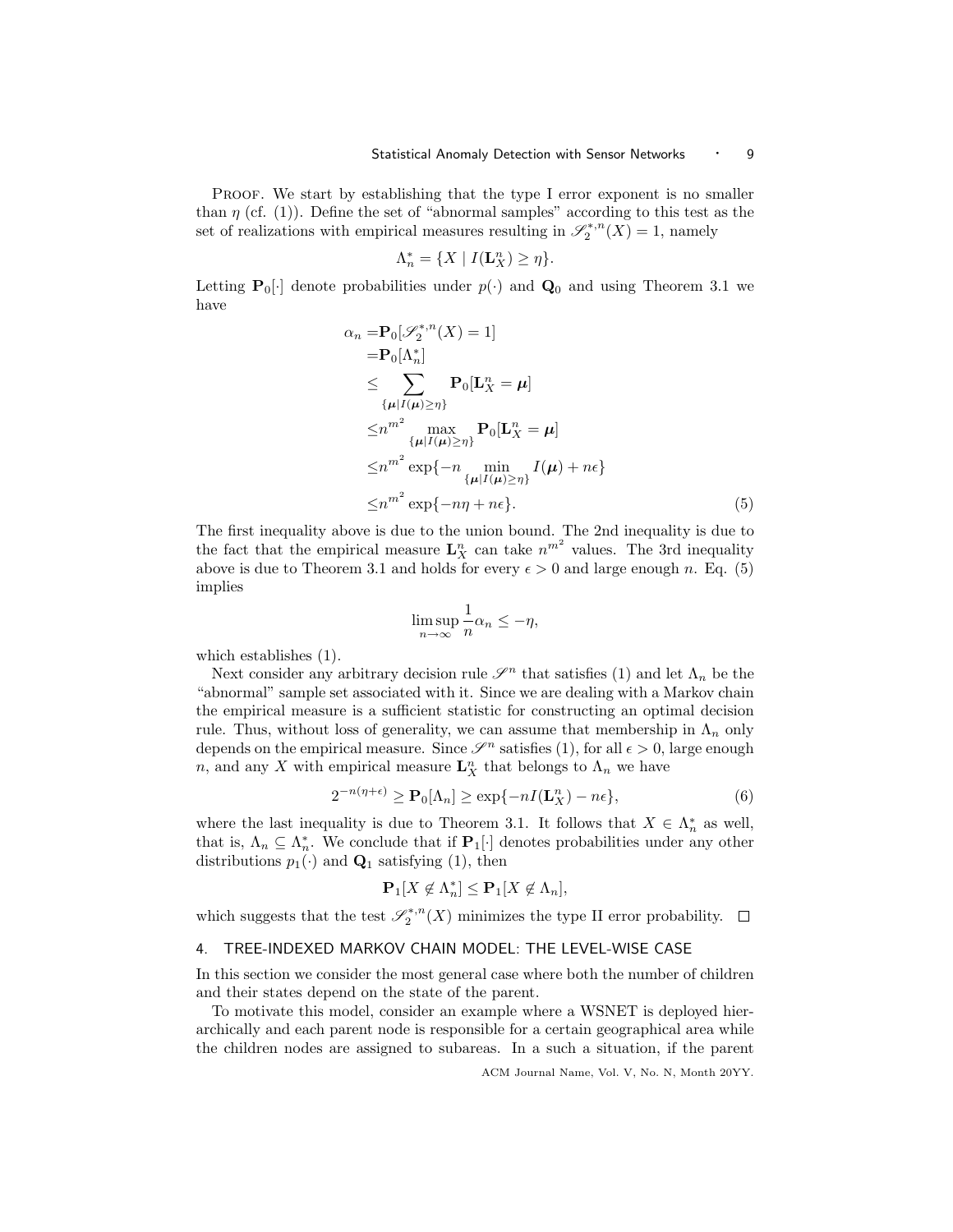enters specific states indicating "alert" it may call upon more (mobile) nodes to be deployed in its area. This suggests that the number and the state of the children may depend on the state of the parent.

### 4.1 Large deviations results: level-wise case

As in the previous Section we let  $\mathcal{X} = \{1, \ldots, m\}$  denote the set of states for every node of the tree. We construct a random tree  $T = (\rho, \mathcal{V}, \mathcal{E})$  as follows. We first select the state  $X(\rho)$  of the root according to some probability law  $\nu$  on  $\mathscr{X}$ . The offspring of any node  $v \in \mathscr{V}$  is characterized by an element of  $\mathscr{X}^* = \cup_{n=0}^{\infty} \{n\} \times \mathscr{X}^n$ . Specifically, for each node  $v$  we denote by

$$
C(v) = (N(v), X_1(v), \dots, X_{N(v)}(v)) \in \mathcal{X}^*
$$
\n(7)

the number and the types of the children of  $v$ , ordered from left to right. For each node v with state  $X(v) = a, C(v)$  is drawn independently of everything else but conditional on the state a according to a Markovian transition kernel  $\mathbf{Q}_0$  from X to  $\mathscr{X}^*$ . We write

$$
\mathbf{Q}_0\{(n, x_1, \dots, x_n)|a\} = \mathbf{P}[(N, X_1, \dots, X_N) = (n, x_1, \dots, x_n)|a]
$$

for the probability of having n children with states  $x_1, \ldots, x_n$ , respectively, conditional on the state a of the parent.

Consider now a realization  $X$  of a tree generated as described above. We define the empirical measure  $M_X$  of X as a measure on  $\mathscr{X} \times \mathscr{X}^*$  so that

$$
M_X(a,c) = \frac{1}{|\mathcal{V}|} \sum_{v \in \mathcal{V}} 1\{X(v) = a, C(v) = c\}.
$$
 (8)

Dembo et al. [2005] establish a large deviations result for  $M_X$  for trees conditioned on having  $n$  nodes. To state the result we now introduce some additional notation.

For every  $c = (n, a_1, \ldots, a_n) \in \mathcal{X}^*$  and  $a \in \mathcal{X}$ , denote the multiplicity of the symbol a in c by

$$
m(a,c) = \sum_{i=1}^{n} 1\{a_i = a\},\,
$$

and define the matrix  $\mathbf{A} \in \mathbb{R}^{m^2}$  with (nonnegative) elements

$$
A(a,b) = \sum_{c \in \mathcal{X}^*} Q\{c|b\} m(a,c), \text{ for } a, b \in \mathcal{X}.
$$

Namely,  $A(a, b)$  is expected number of type a children of a type b node. Let  $\mathscr{G}(A)$ denote the directed graph with m nodes associated with the matrix  $\bf{A}$  so that there is a directed link from node a to node b if and only if  $\mathbf{A}(a, b) > 0$ . We will say that A is weakly irreducible if we can partition  $\mathscr X$  into a recurrent and transient subset, denoted by  $\mathscr{X}_r$  and  $\mathscr{X}_t$ , respectively, so that (i) for any node a of  $\mathscr{G}(\mathbf{A})$  there is a directed path to any node b of  $\mathscr{G}(A)$  if  $b \in \mathscr{X}_r$ , and  $(ii)$  there is no directed path from any node a of  $\mathscr{G}(A)$  to a node  $b \in \mathscr{X}_t$  of  $\mathscr{G}(A)$  if either  $a = b$  or  $a \in \mathscr{X}_r$ . We will call the tree-indexed Markov chain  $X$  weakly irreducible if the corresponding  $A$ is weakly irreducible and the number of transient children, given by  $\sum_{a\in\mathscr{X}_t} m(a,c)$ is uniformly bounded under the law  $\mathbf{Q}_0$ . We will also say that X is critical if the ACM Journal Name, Vol. V, No. N, Month 20YY.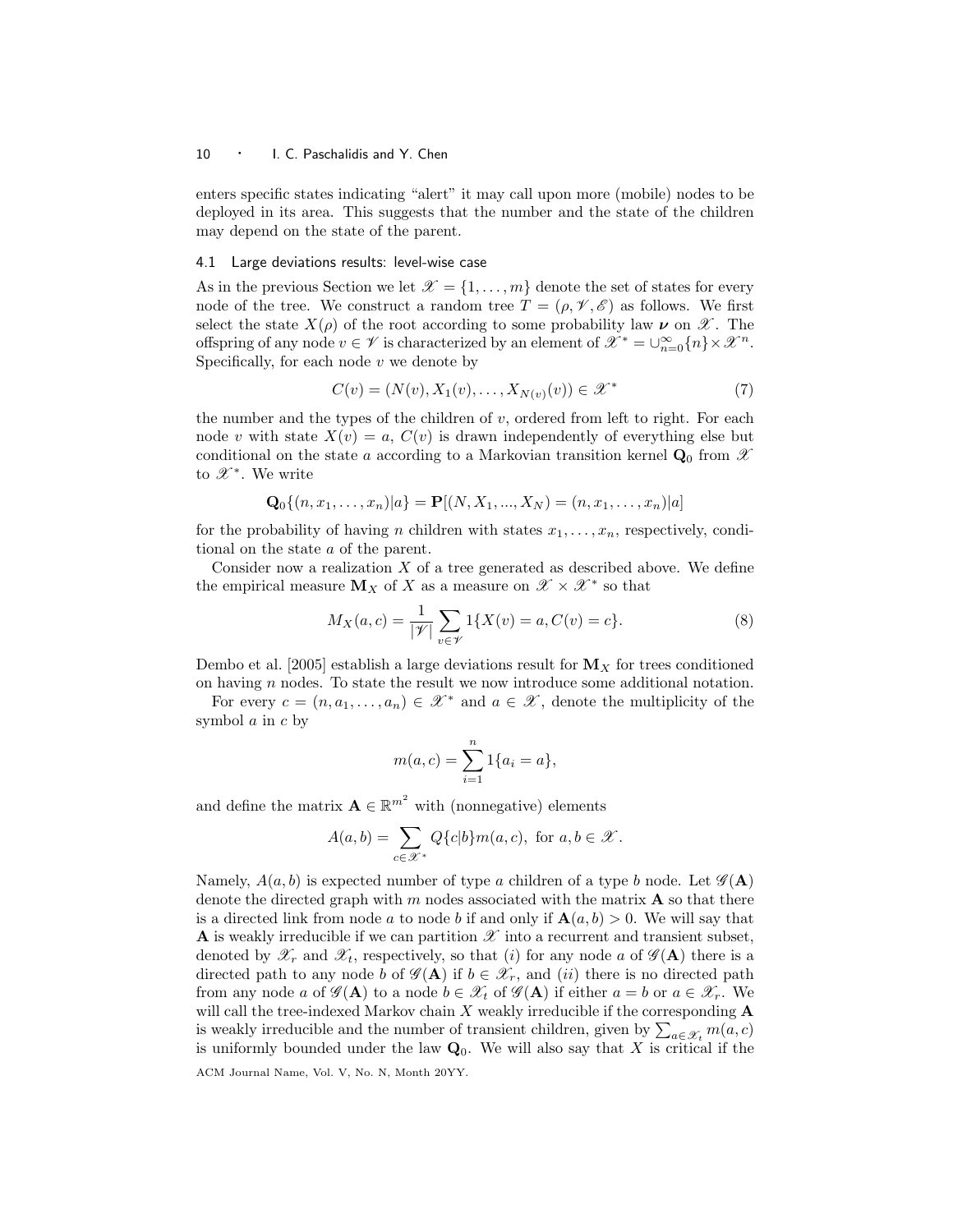largest eigenvalue of  $A$  (which is real and positive due to irreducibility) is equal to 1.

For every probability measure  $\sigma$  on  $\mathscr{X} \times \mathscr{X}^*$ , let  $\sigma_1$  the  $\mathscr{X}$ -marginal of  $\sigma$ , i.e.,  $\sigma_1(a) = \sum_{c \in \mathscr{X}^*} \sigma(a, c)$ . We call  $\sigma$  shift-invariant if

$$
\sigma_1(a) = \sum_{(b,c) \in \mathcal{X} \times \mathcal{X}^*} m(a,c)\sigma(b,c), \ \forall a \in \mathcal{X}.
$$

Using similar notation as in Sec. 3 we denote by  $\sigma_1 \otimes \mathbf{Q}_0$  the law specified by  $(\sigma_1 \otimes \mathbf{Q}_0)(a,c) = \sigma_1(a)Q_0(c|a)$  for all  $a \in \mathscr{X}$  and  $c \in \mathscr{X}^*$ . The following theorem from Dembo et al. [2005] states the large deviations result for the empirical measure  $M_X$ .

**Theorem 4.1 (Dembo et al. [2005])** Suppose that  $X$  is a weakly irreducible and critical tree-indexed Markov chain X with an offspring  $Q_0$  law whose exponential moments are all finite, conditioned to have exactly n vertices. Then, for  $n \to \infty$ , the empirical measure  $M_X$  satisfies a large deviation principle in the space of probability measures in  $\mathscr{X} \times \mathscr{X}^*$  with speed n and the convex, good rate function

$$
J(\boldsymbol{\sigma}) = \begin{cases} D(\boldsymbol{\sigma}|\boldsymbol{\sigma}_1 \otimes \mathbf{Q}_0), & \text{if } \boldsymbol{\sigma} \text{ is shift-invariant,} \\ \infty, & \text{otherwise.} \end{cases} \tag{9}
$$

# 4.2 Anomaly detection test: level-wise case

Next we develop an anomaly detection test and show that it is optimal in a generalized Neyman-Pearson sense.

As we described in Sec. 3.2, given a long sequence of realizations of the treeindexed Markov chain we can approximate the law  $Q_0$  by computing the corresponding frequencies. Assuming that we have (or have estimated)  $Q_0$  we are interested in a test that determines whether a particular realization (sample)  $X$  is typical or not. Let us denote by  $M_X^n$  the empirical measure of X derived as in  $(8)$ , where the superscript n indicates that the tree has n nodes. Using similar terminology and notation as in Sec. 3.2 the following theorem provides the test and establishes its optimality.

**Theorem 4.2** The decision test  $\mathscr{S}_3^{*,n}(X)$ 

$$
\mathcal{S}_3^{*,n}(X) = \begin{cases} 0, & \text{if } J(\mathbf{M}_X^n) < \eta, \\ 1, & \text{otherwise.} \end{cases}
$$

is optimal according to the generalized Neyman-Pearson criterion.

PROOF. We will follow the structure of the proof of Thm. 4.2. We first establish that the type I error exponent is no smaller than  $\eta$ . Define the set of "abnormal" samples" according to this test as the set of realizations with empirical measures resulting in  $\mathscr{S}_3^{*,n}(X) = 1$ , namely

$$
\Lambda_n^* = \{ X \mid J(\mathbf{M}_X^n) \ge \eta \}.
$$
  
ACM Journal Name, Vol. V, No. N, Month 20YY.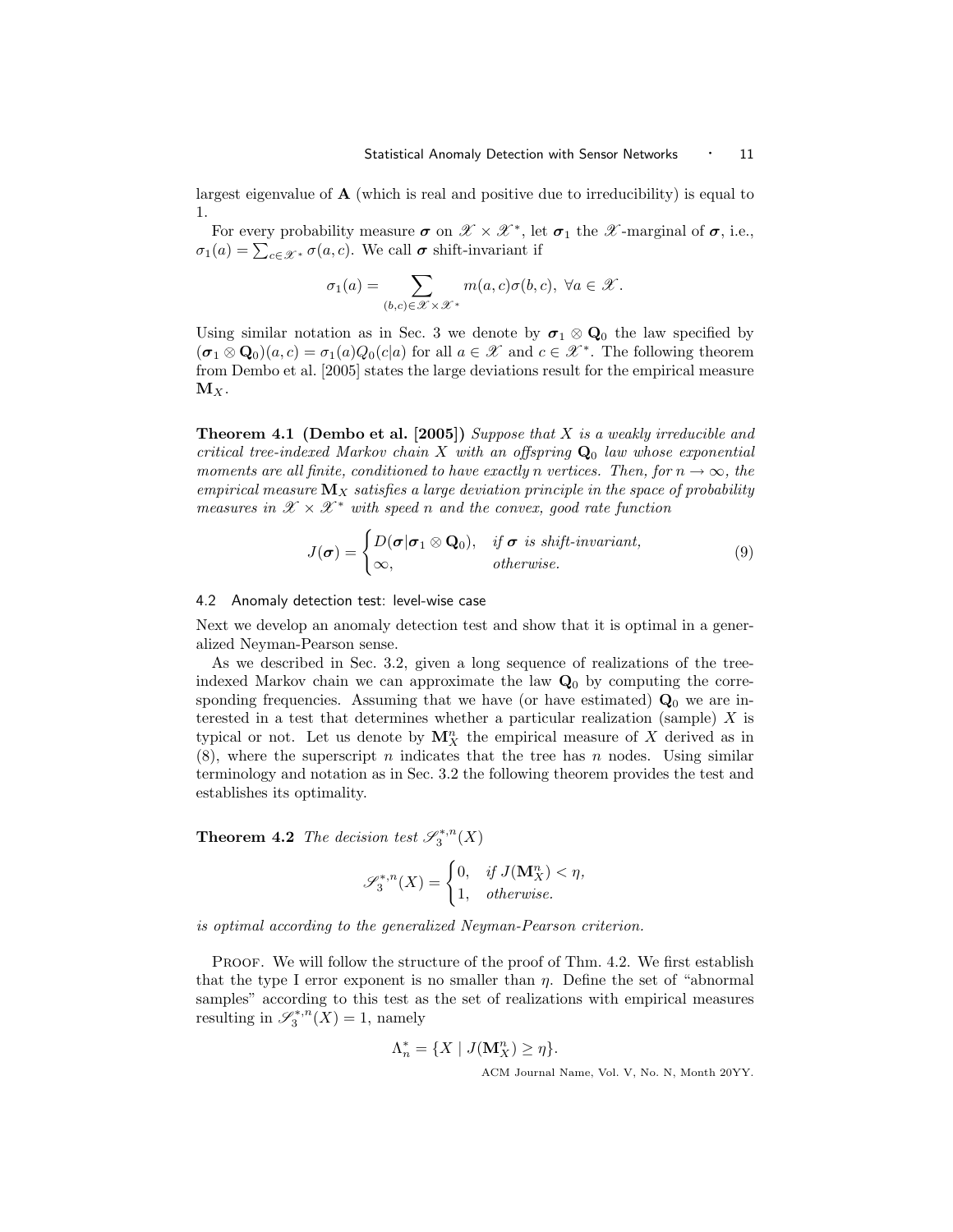Let  $\mathbf{P}_0[\cdot]$  denote probabilities under  $\mathbf{Q}_0$ . Note that membership of a realization X in  $\Lambda_n^*$  depends only the empirical measure  $\mathbf{M}_X^n$ . It follows

$$
\alpha_n = \mathbf{P}_0[\mathscr{S}_3^{*,n}(X) = 1]
$$
  
=  $\mathbf{P}_0[\Lambda_n^*]$   
=  $\mathbf{P}_0[\mathbf{M}_X^n \in {\{\sigma \mid J(\sigma) \geq \eta\}}].$ 

Using Thm. 4.1 and the above we obtain

$$
\limsup_{n\to\infty}\frac{1}{n}\alpha_n\leq-\inf_{\{\boldsymbol{\sigma}|\boldsymbol{J}(\boldsymbol{\sigma})\geq\eta\}}\boldsymbol{J}(\boldsymbol{\sigma})=-\eta,
$$

which establishes (1).

Next consider any arbitrary decision rule  $\mathscr{S}^n$  that satisfies (1) and let  $\Lambda_n$  be the "abnormal" sample set associated with it. As in the proof of Thm. 4.2 the empirical measure is a sufficient statistic for constructing an optimal decision rule. Thus, without loss of generality, we can assume that membership in  $\Lambda_n$  only depends on the empirical measure. Since  $\mathscr{S}^n$  satisfies (1), for all  $\epsilon > 0$ , large enough n, and any X with empirical measure  $\mathbf{M}_{X}^{n}$  that belongs to  $\Lambda_{n}$  we have

$$
2^{-n(\eta+\epsilon)} \ge \mathbf{P}_0[\Lambda_n] \ge \exp\{-nJ(\mathbf{M}_X^n) - n\epsilon\},\
$$

where the last inequality is due to Theorem 4.1. It follows that  $X \in \Lambda_n^*$ , which implies  $\Lambda_n \subseteq \Lambda_n^*$ . Thus, if  $\mathbf{P}_1[\cdot]$  denotes probabilities under any other law  $\mathbf{Q}_1$ satisfying (1) we have

$$
\mathbf{P}_1[X \not\in \Lambda_n^*] \le \mathbf{P}_1[X \not\in \Lambda_n],
$$

which suggests that the test  $\mathscr{S}^{*,n}_3(X)$  minimizes the type II error probability.

## 5. NUMERICAL RESULTS

In this section we validate the results we obtained for each of the three models we considered using simulation. We elected not to perform experiments using WSNET devices because our emphasis is on algorithm design and the purpose of the numerical results was to validate the detection algorithms; a task that can be accomplished using simulation. However, our simulation scenarios used standard routing protocol assumptions and mechanisms from the TinyOS operating system employed by many WSNET platforms.

## 5.1 Results for the node-level Markov model

Consider a small network with size  $n = 10$  as shown in Fig. 1. Assume that packets are generated at each node according to identical independent Poisson processes with rate 0.15. Once a packet is generated it is routed to the root. We generate a malicious attack which interferes with a link in the network. As a result, the downstream node at the jammed link is forced to switch its parent, thus changing the routing pattern in the network.

We use a long trace (time window size  $= 5000$ ) of observations before the attacks to estimate the anomaly-free law  $Q_0$  and then apply the test of Thm. 2.1. The detection window was set to  $t = 100$  and the detection threshold to  $\eta = 0.03$ , which results in a type I error probability equal to  $e^{-t\eta} = 0.05$ . Fig. 2 shows the time it ACM Journal Name, Vol. V, No. N, Month 20YY.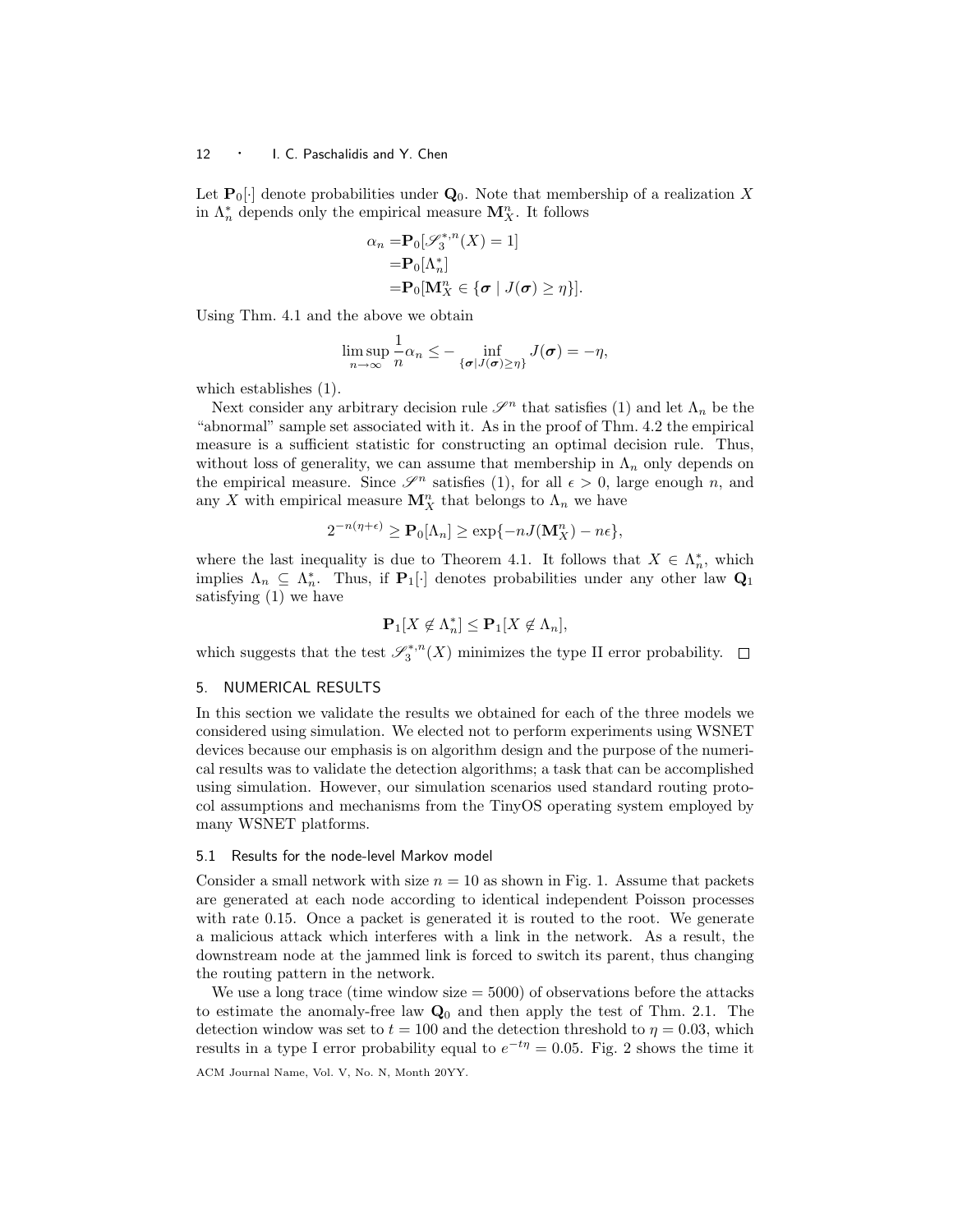

Fig. 1. Network topology for the node-level Markov chain model. A node is forced to switch parent due to the jammed link.



Fig. 2. Anomaly detection in the node-level Markov chain model.

Fig. 3. Exponential decay rate of the type I error probability: node-level Markov chain model.

takes to detect each attack (100-200 time units), which we will refer to as response time. Fig. 3 verifies that the exponent of the type I error probability for both attacks fits closely with the theoretical value  $\eta.$ 

# 5.2 Results for the tree-index model

5.2.1 Edge-wise case. Next we turn our attention to the edge-wise tree-indexed Markov model. The nodes of the tree monitor events in their environment and for each observed event they route a packet with the necessary information to the root of the tree. In all examples in this subsection and the following (Sec. 5.2.2) events at each node occur according to independent Poisson processes. Our objective is to detect changes in the event generation rates as described in Sec. 3. The offspring law  $p(\cdot)$  is uniform in  $\{0, 1, \ldots, 5\}$ . We define the "state" of each node depending on the average packet flow per unit time through the node, including packets that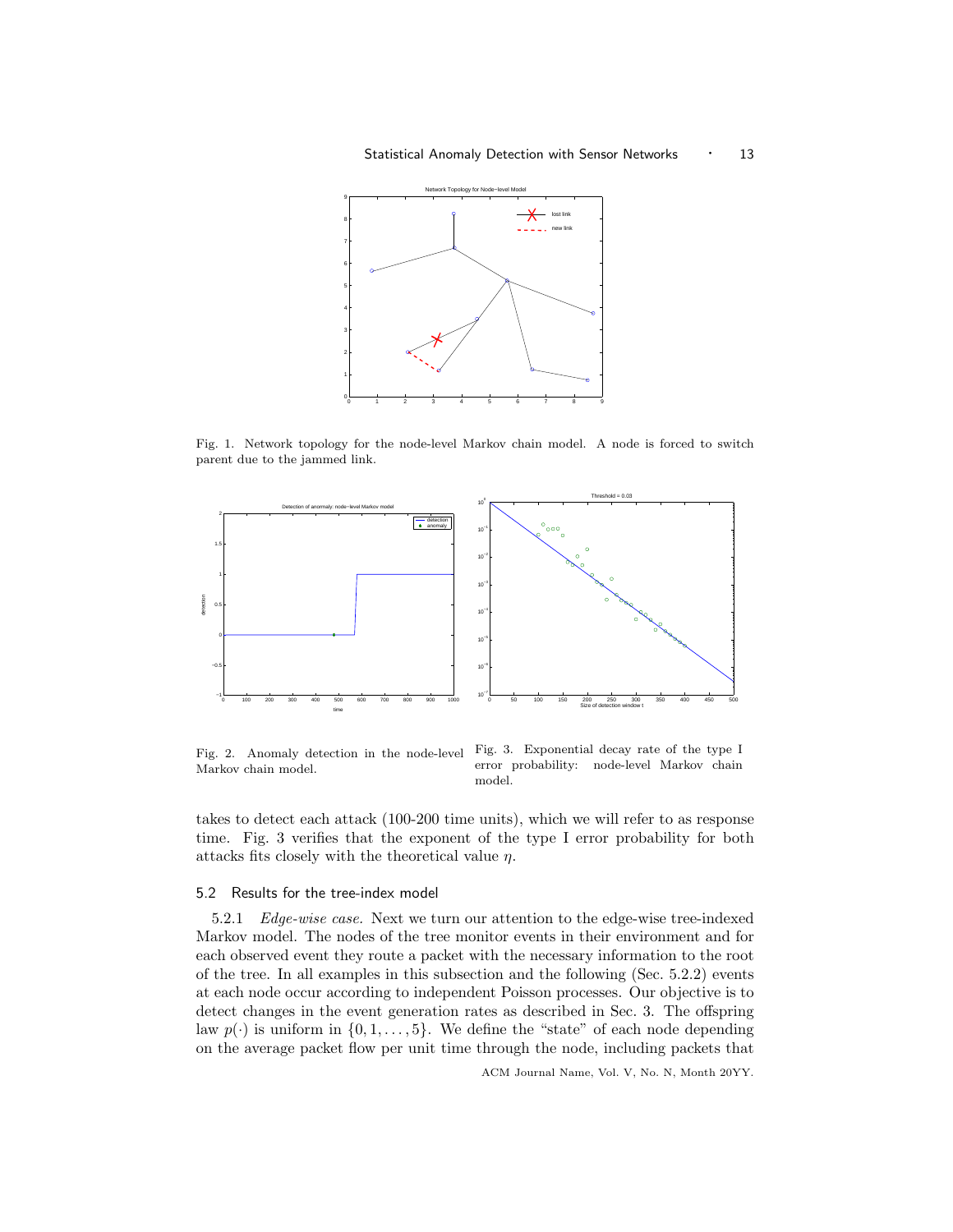



Fig. 4. Tree structure and packet flow change: edge-wise case.

Fig. 5. Exponential decay of error probabilities: edge-wise case.

originate at the node. The average flow is mapped to 10 states. The transition probability matrix  $\mathbf{Q}_0$  is selected so that for each a,  $\mathbf{Q}_0(\cdot|a)$  is an appropriately truncated triangularly shaped mass function with mode at  $a$  and symmetrically diminishing mass as one moves away from a.

Consider the tree of Fig. 4. We selectively changed the event generation rate at a few nodes but this results in packet flow changes in all nodes that are in the corresponding paths to the root. Note that depending on how flow is mapped to states flow changes may not result in state transitions.

The calculation of the empirical measure  $L_X$  is done in a distributed way: each node keeps a vector (with dimension equal to the number of states) of counts of how many downstream nodes, including itself, are in a certain state. When a node changes its state, the corresponding value in this vector is changed and this update is propagated up the tree. We note that distributed computation is useful in implementing anomaly detection techniques of this type in large WSNETs. We applied the detection test of Thm. 3.3, where the anomaly-free laws  $p(\cdot)$  and  $\mathbf{Q}_0$ can be computed from observations before the anomaly is introduced. Fig. 6 (top) shows the response time of the test.

Type I error probabilities were calculated for tree sizes from 100 to 800. As we can see from Fig. 5, the theoretical exponent fits very well with the observed values for a network (tree) with size larger than 200.

Fig. 7 shows the average detection response time corresponding to different initial percentages of nodes with altered event generation rates. We observe a drastic drop in the response time when this percentage is approximately 15%. The choice of the threshold value  $\eta$  plays an important role in the response time as well. In this figure  $\eta$  is set to 0.05.

5.2.2 Level-wise case. Finally, and for the same setting as in Sec. 5.2.1, we consider the level-wise model and apply the detection test of Thm. 4.2. As before, the state of a node is defined depending on the average flow through the node. The offspring law  $\mathbf{Q}_0$  was selected so (i) nodes with states corresponding to large flows are more likely to have more children,  $(ii)$  nodes with zero flow have no children,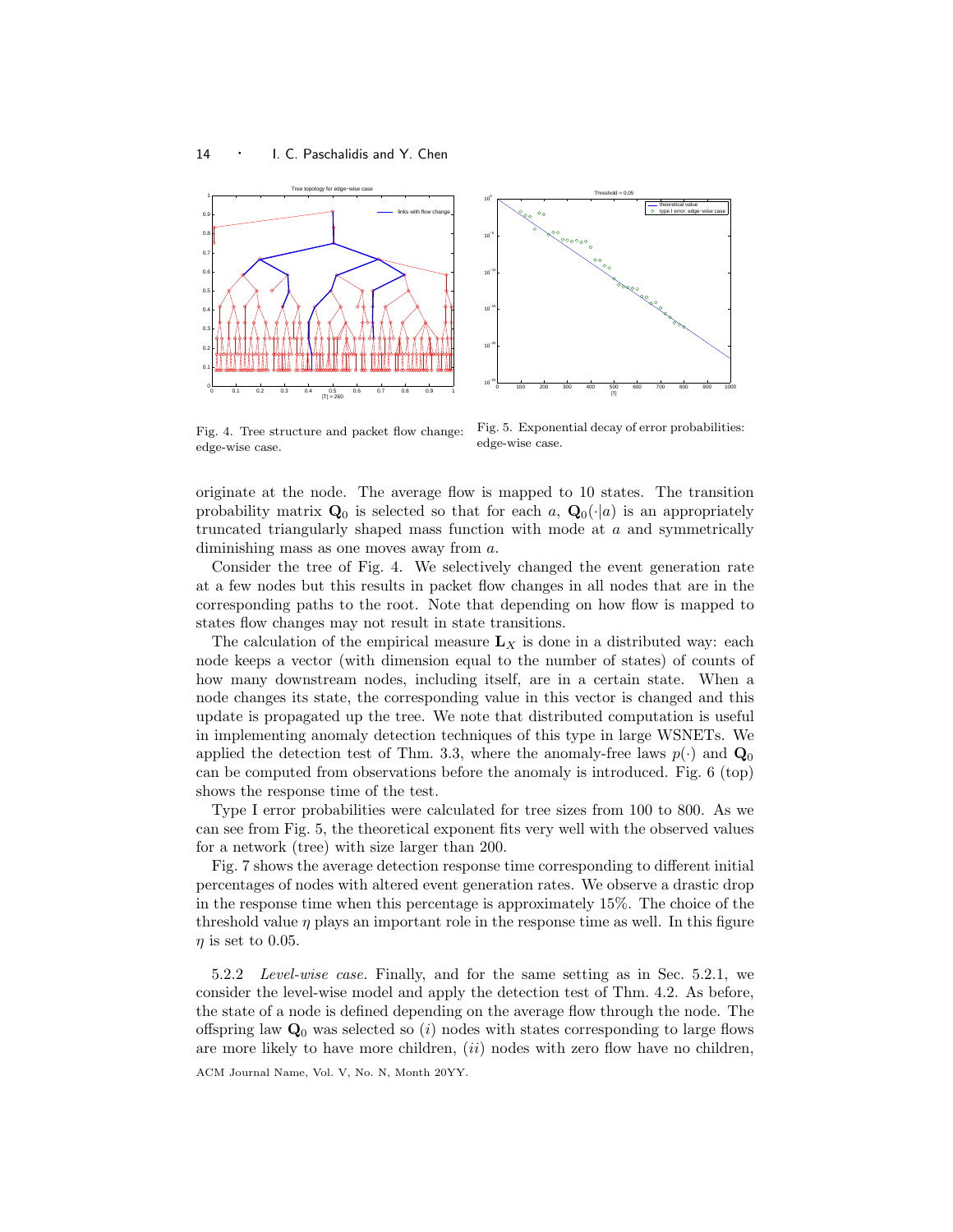



Response time for different percentage of anomaly nodes: edge−wise case

Fig. 6. Response times in the tree models.

Fig. 7. Average response time as a function of the percentage of nodes with altered event generation rates: edge-wise case.

and *(iii)* the children have higher probability of being in a state close to the parent's state (in terms of average flow).

The detection response time is shown in Fig. 6 (bottom). The response time to detect an anomaly is now larger, due to the increased number of "types" when calculating empirical measures. We expect though the level-wise model to be sensitive to even subtler changes than the edge-wise model, detecting for instance changes that result in deviations in the "type" (cf. Eq. (7)) of children without significant changes in the overall fraction of nodes at a certain state. The type I error exponent reveals similar properties as in the edge-wise case, and is in line with Thm. 4.1.

5.2.3 Application of the tree-indexed models to monitoring water temperature. In this section we apply the edge-wise tree model to a simulated environment where the sensors are deployed to monitor water temperature in a pond area. Following the model of Sec. 3.1, a tree is generated with a predetermined probability distribution. The environment we are simulating has a depth of about 30 meters and the water temperature changes following a linear fluid model with gradient taken from Fig. 8. A random perturbation is added to the model to simulate temperature changes during the day. We use average data from the Walden Pond in Concord, Massachusetts (Friesz and Colman [2001]) as reference, and the simulated "rough surface" of underwater temperatures is shown in Fig. 9. A total of 600–1600 sensor nodes are deployed in an area of size  $200m \times 200m$ , and the size of the type set is 15. To generate an anomaly event, we randomly initiate type changes in about 12% of the sensor nodes.

To prove the effectiveness of our method, we compare it with the following average rule: nodes are divided into several groups (for example, 3 groups) based on their depth; average measurements (temperature data) are collected among the nodes in the same group and compared to a threshold (which is set based on the long-run anomaly-free average); if in any of these groups the deviation from the threshold is more than 15% then an anomaly is declared. We compare our proposed method (LD rule for short) with such average rules that use 3 groups, 6 groups, 10 groups, and 20 groups of sensors.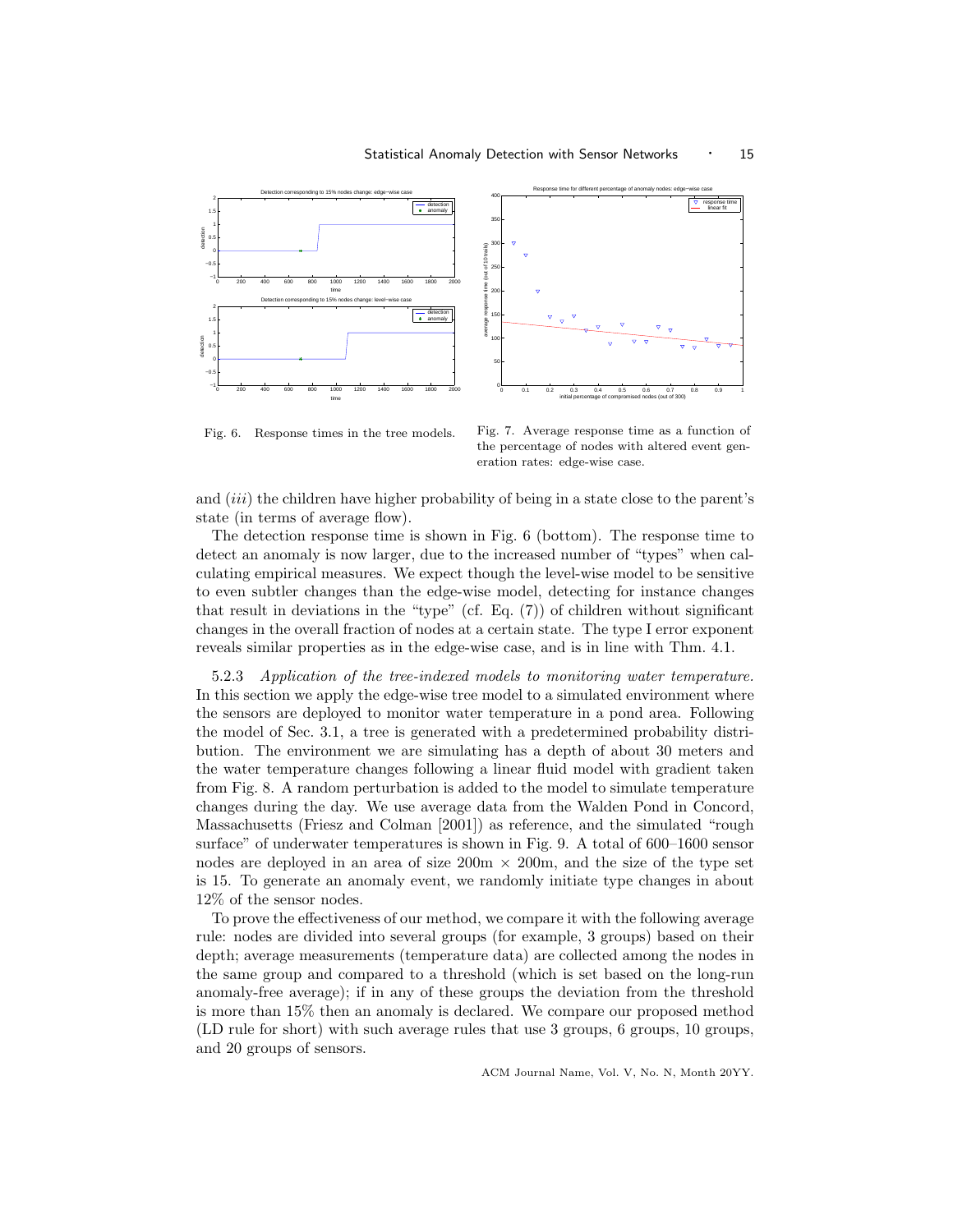



Fig. 8. Statistical data from the Walden Pond, June 1998.

Fig. 9. Simulated rough surface of underwater temperatures.



Fig. 10. Type I error - linear scale.

Fig. 11. Type I error - log scale.

Figs. 10, 11, 12, and 13 compare the type I and II errors in linear and log scales with the various average rules. Clearly the LD rule outperforms all average rules, with the performance gap increasing as the network size grows. In addition, Fig. 11 shows, as expected, an exponential decay of the type I error with the preset threshold  $\eta$ . The ROC curves shown in Fig. 14 were drawn for a network of size equal to 1200 nodes and more convincingly demonstrate that the LD rule outperformed all average rules, i.e., the LD rule has the smallest type II error probability for any fixed type I error probability.

# 6. CONCLUSIONS

We considered the problem of anomaly detection in wireless sensor networks. The framework we introduced is general enough to be applied to detecting statistically significant temporal or spatial changes in the environment the sensor network is monitoring but also in the typical packet routing patterns in the network. The latter type of disruptions may indicate naturally occurring phenomena (changes in wireless connectivity, e.g., due to new structures introduced to the environment) or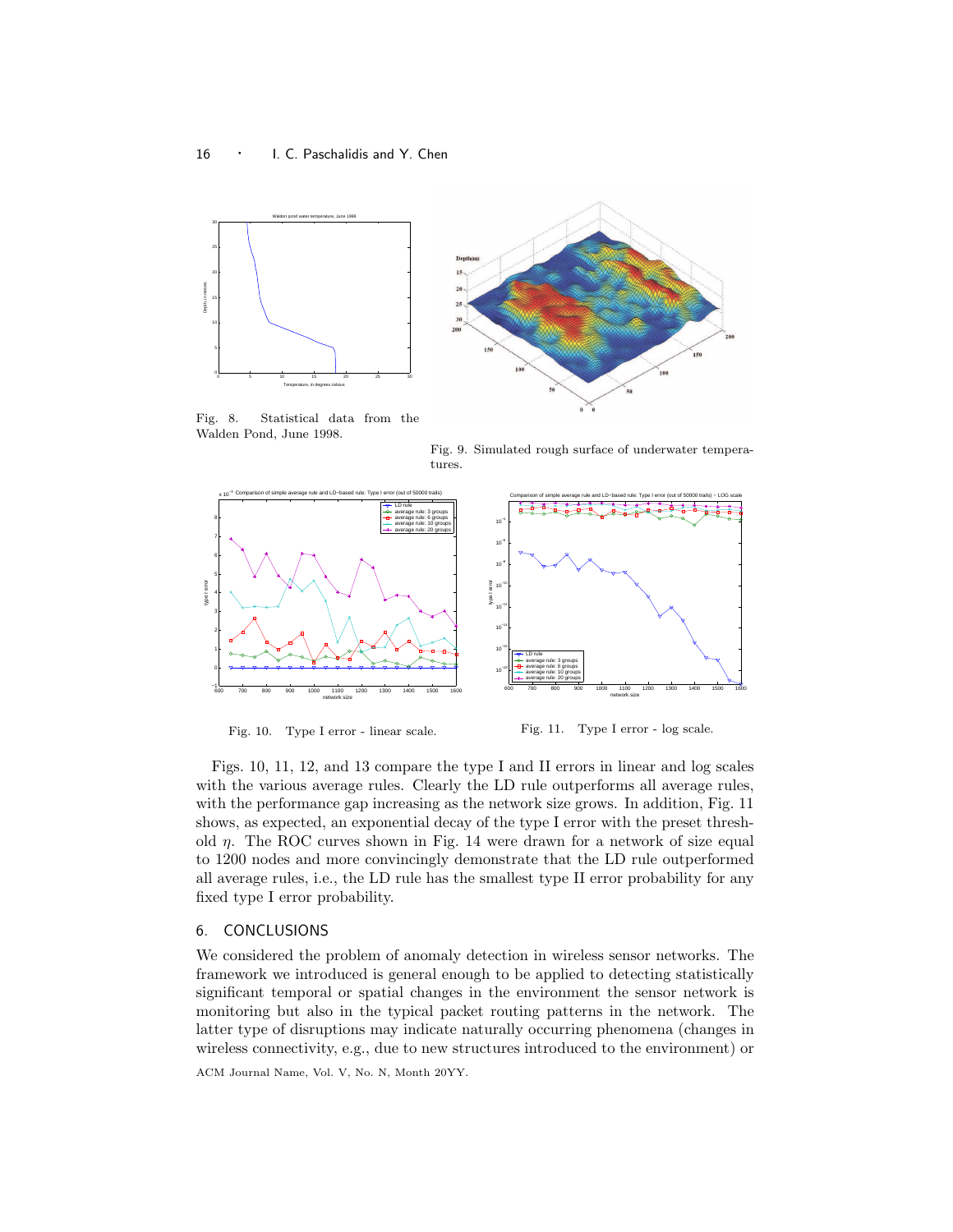

Fig. 12. Type II error - linear scale.

Fig. 13. Type II error - log scale.



Fig. 14. Comparison of ROC curves.

adversarial attacks.

Our work proposed the use of a series of Markov models to characterize normal behavior. We considered, and analyzed, three (increasingly more detailed) models. Our first model captured temporal changes in the state of the network – defined as a vector of individual node states. The two remaining models were based on tree-indexed Markov chains and captured tree WSNET topologies. These latter models can detect spatial and temporal anomalies by defining the state of the tree nodes as a function of measurements over a certain time-window (e.g., an average).

In each case we developed a rigorous anomaly detection test based on large deviations results for the corresponding model. We showed that these anomaly detection tests are optimal in a decision-theoretic sense (asymptotic Neyman-Pearson optimality). Illustrative numerical results demonstrate that the techniques we developed can detect – within a reasonable amount of time – a broad variety of attacks, changes in the underlying process being monitored, and network failures.

# REFERENCES

Chan, H., Perrig, A., and Song, D. 2003. Random key predistribution schemes for sensor networks. IEEE Symposium on Security and Privacy, 197–213.